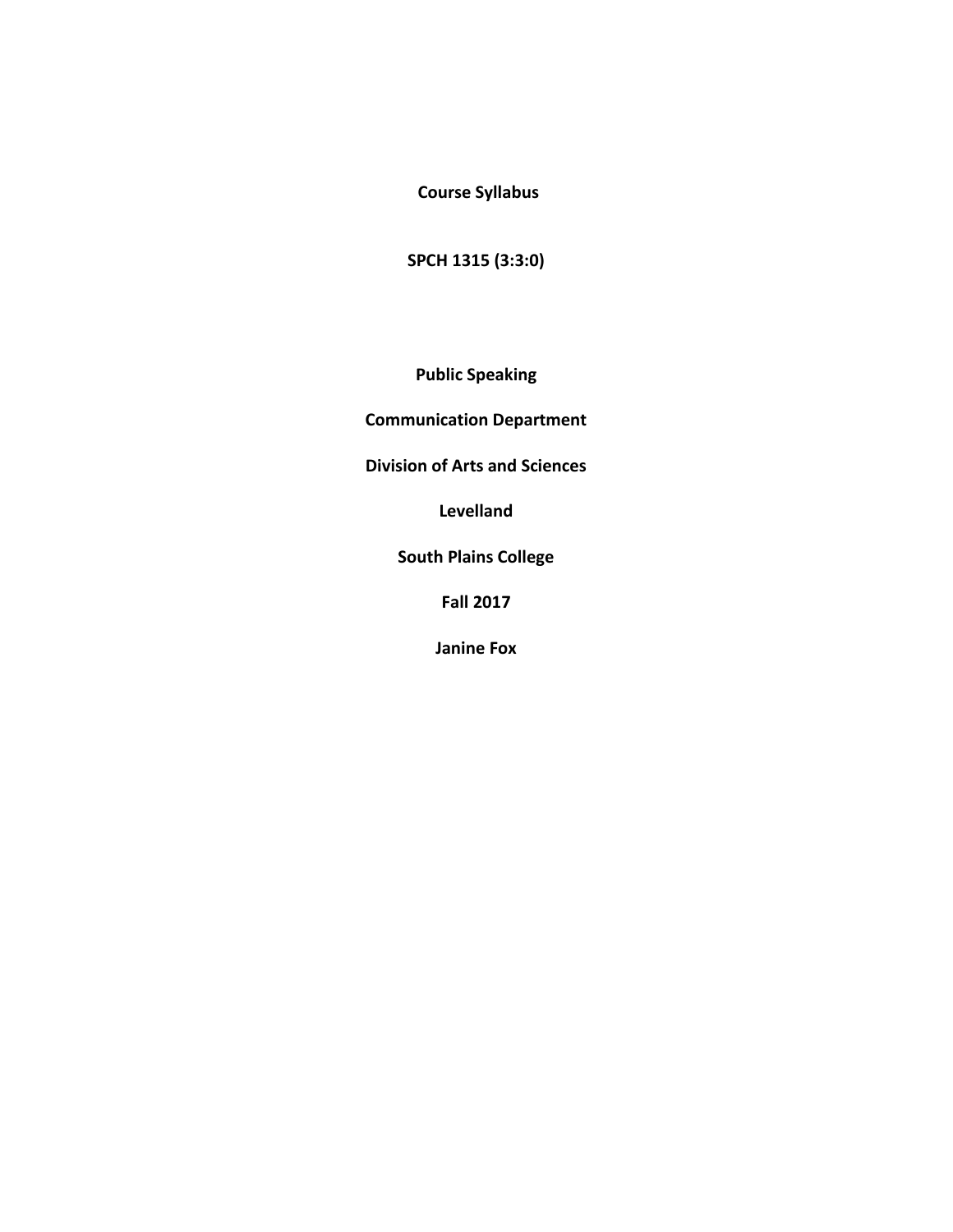## **Course Syllabus SPCH 1315 Special Topics in Public Speaking**

**Instructor Information:** *Janine Fox*

*Office: Communication Building Room 142 Email: jfox@southplainscollege.edu Phone: (806)-716-2452 Office hours: Monday/Wednesday 8:30am – 9:30am Tuesday/Thursday 1:30pm – 3:00pm Friday 8:30am - 11:30am OR by appointment*

\*This syllabus is a tool, not a legal contract. College and department policies are firm, but the professor reserves the right to modify, supplement, or make changes as need arises.\*

**Department:** Communication Department

**Discipline:** Speech Communication

**Credit:** 3 hours lecture This course satisfies a core curriculum requirement in Speech

**Prerequisites:** There are no prerequisites for this course.

**Available Formats:** conventional, hybrid, online and ITV

**Campus:** Levelland, Reese, ATC and Plainview

**Textbook:** No textbook required for the course at this time.

#### **Supplies:**

- 1. Notebook(s) and pen/pencil/highlighter
- 2. White 3x5 notecards
- 3. Access to a computer for online activities

PLEASE BE SURE TO BRING PAPER, PEN/PENCIL, & SYLLABUS TO EVERY CLASS.

**Course Description:** Research, composition, organization, and delivery of speeches for various purposes and occasions with emphasis on listener analysis and informative and persuasive techniques. (Performance based.)

**Course Purpose**: The Public Speaking course explores and applies the basic principles of effective communication and offers the student practical instruction on how to speak and listen effectively in public across different cultures and audiences.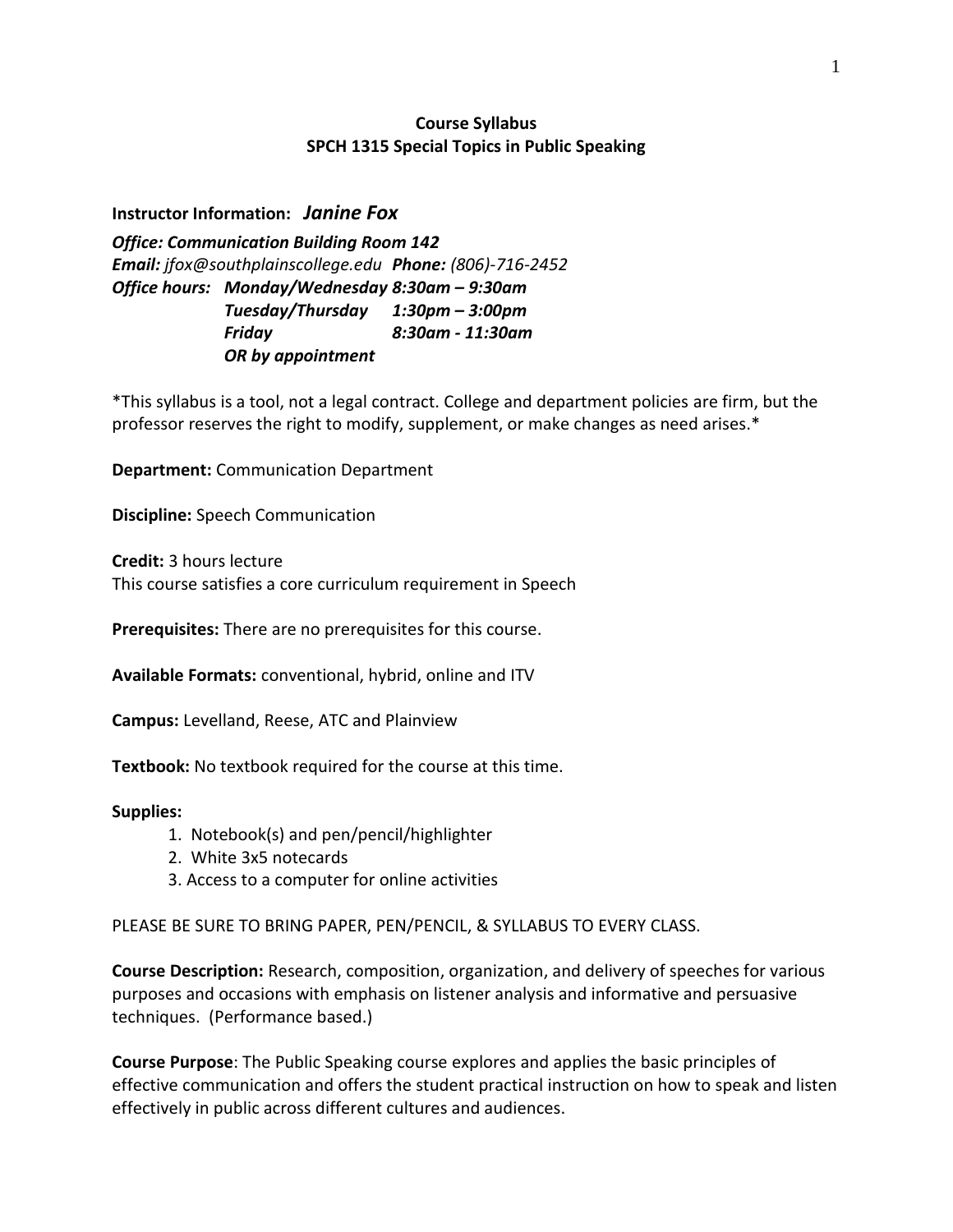#### **Course Requirements:**

- 1. You will be tested on class lecture/discussion materials on scheduled exams.
- 2. To take thorough notes, study all lecture material, informational handouts, and assigned readings, and work/prepare in a language understood by instructor and class (English).
- 3. To actively participate in class discussions and group activities.
- 4. To show maturity and professionalism in preparation of assignments and in classroom behavior.
- 5. To show courteousness to fellow classmates/speakers.
- 6. To initiate consultations with the instructor whenever assistance is needed regarding class assignments.
- 7. To appropriately cite information obtained from other sources. Cases of plagiarism will be treated as will any case of academic dishonesty, with at least a failing grade for the assignment or examination.
- 8. To initiate withdrawal from the course if absences become excessive. Your professor may drop you from the course if you miss more than two weeks' worth of class. (Drops as follows Fall & Spring after 5<sup>th</sup> absence, Summer 3<sup>rd</sup> absence)
- 9. A student cannot pass the course if s/he misses multiple major grades.

**Students with Disabilities:** Students with disabilities, including but not limited to physical, psychiatric, or learning disabilities, who wish to request accommodations in this class should notify the Disability Services Office early in the semester so that the appropriate arrangements may be made. In accordance with federal law, a student requesting accommodations must provide acceptable documentation of his/her disability to the Disability Services Office. For more information, call or visit the Disability Services Office at Levelland (Student Health & Wellness Office) 806-716-2577, Reese Center (Building 8) 806-716-4675, or Plainview Center (Main Office) 806-716-4302 or 806-296-9611.

**Diversity Statement:** In this class, I will establish and support an environment that values and nurtures individual and group differences and encourages engagement and interaction. Understanding and respecting multiple experiences and perspectives will serve to challenge and stimulate all of us to learn about others, about the larger world and about ourselves. Great value is placed on freedom of expression, however certain topics are considered overdone or cliché. These topics will NOT be approved for presentations, so it is important to discuss topic selection for each speech. Some topics may be controversial, so open and honest dialogue will be allowed. Keep in mind that each person has a valuable opinion and our goal is to present sound, reasonable examples and NOT to harass or berate. If we follow these simple rules, no person should be offended, even if they disagree. If you feel there has been some offense made, it is your responsibility to bring it to my attention, in private, as soon as possible.

**Campus Concealed Carry:** Texas Senate Bill - 11 (Government Code 411.2031, et al.) authorizes the carrying of a concealed handgun in South Plains College buildings only by persons who have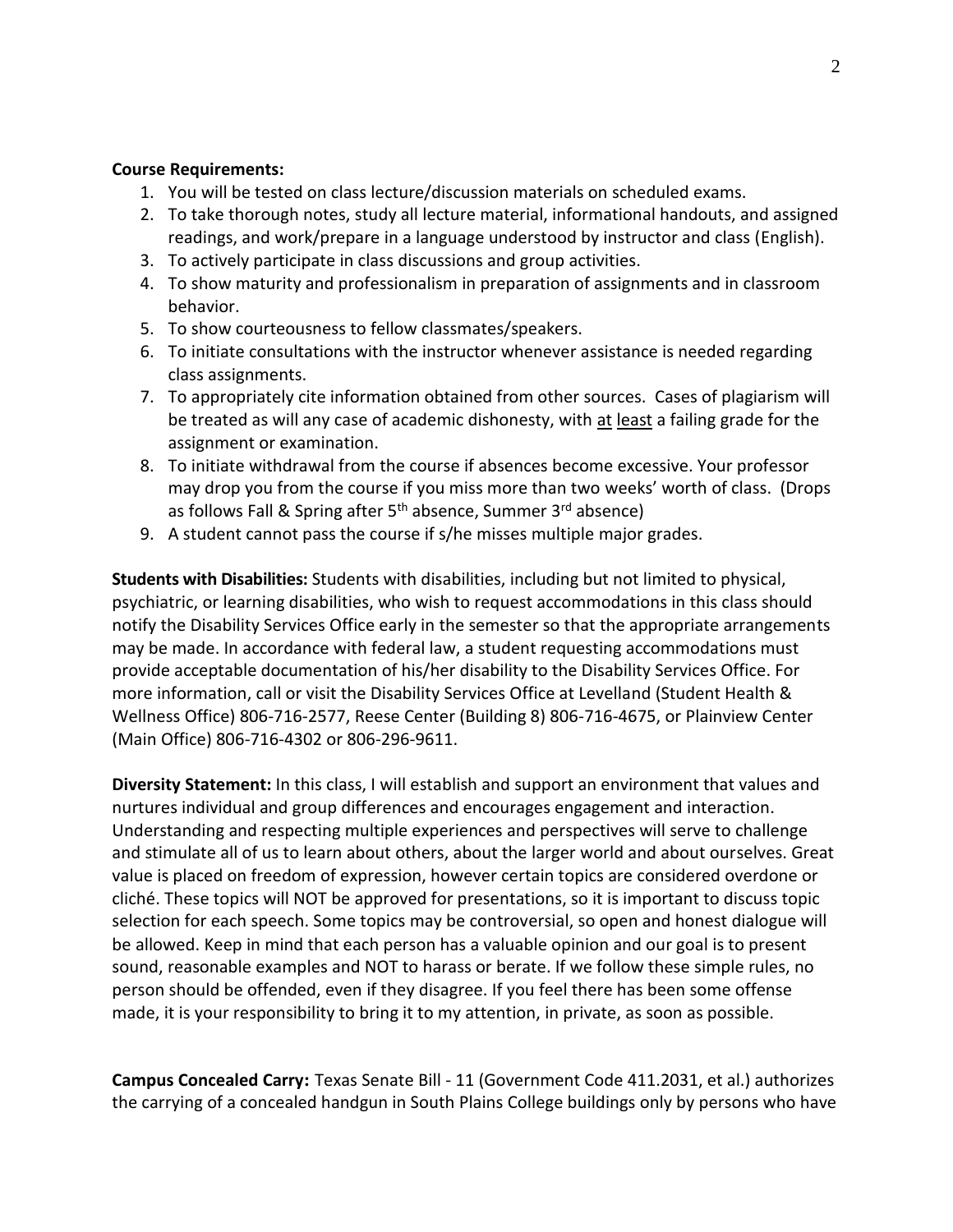been issued and are in possession of a Texas License to Carry a Handgun. Qualified law enforcement officers or those who are otherwise authorized to carry a concealed handgun in the State of Texas are also permitted to do so. Pursuant to Penal Code (PC) 46.035 and South Plains College policy, license holders may not carry a concealed handgun in restricted locations. For a list of locations, please refer to the SPC policy at:

(http://www.southplainscollege.edu/human\_resources/policy\_procedure/hhc.php)

Pursuant to PC 46.035, the open carrying of handguns is prohibited on all South Plains College campuses. Report violations to the College Police Department at 806-716-2396 or 9-1-1.

**Contacting your Instructor:** It is important you develop a network of your peers that will allow you to get specific information more quickly. That being said, I am available for you to contact me if you have questions or concerns about your progress in this class etc. You may do that by phone if necessary, but email is preferred. You will find my information on this syllabus or the directory at: <http://www2.southplainscollege.edu/information-for/employees/employee-directory>

### **Assessment and Grading:**

This department supports university policies of academic excellence as noted in the student handbook. Interpretation of grades should be considered within the university framework: A=excellent, B=good; C=average; D=inferior; and F=failure.

Grades will be calculated based on the amount of points students earn and will be interpreted as:

A=900-1000, B=800-899, C=700-799, D=600-699, F=599 and below.

| Major Assignments (80%):                         |                                                | Points Earned:     |
|--------------------------------------------------|------------------------------------------------|--------------------|
| <b>Introductory Presentation</b>                 | 100                                            |                    |
| Informative Presentation                         | 100                                            |                    |
| <b>Persuasive Presentation</b>                   | 100                                            |                    |
| <b>Group Presentation</b>                        | 100                                            |                    |
| Exam 1                                           | 100                                            |                    |
| Exam 2                                           | 100                                            |                    |
| Impromptu/ Final Exam                            | 100                                            |                    |
| Attendance/ Syllabus Check                       | 100                                            |                    |
|                                                  | $*10 \text{ } \textcircled{a} 10$ points each* |                    |
| Daily Grades (20%):                              |                                                |                    |
| <b>Group Evaluation</b>                          | 50                                             |                    |
| Activities (6 @ 10 points each)                  | 60                                             |                    |
| Peer Evals. (3 @ 15 points each)                 | 45                                             |                    |
| Self Evals. $(3 \oslash 15 \text{ points each})$ | 45                                             |                    |
|                                                  |                                                |                    |
| <b>Points Possible:</b>                          | 1000                                           | <b>Your Total:</b> |
| <b>Graded Assignment Brief Descriptions:</b>     |                                                |                    |

1. **Exams (2 @100 points each) and Final/Impromptu (100 points)**: Three examinations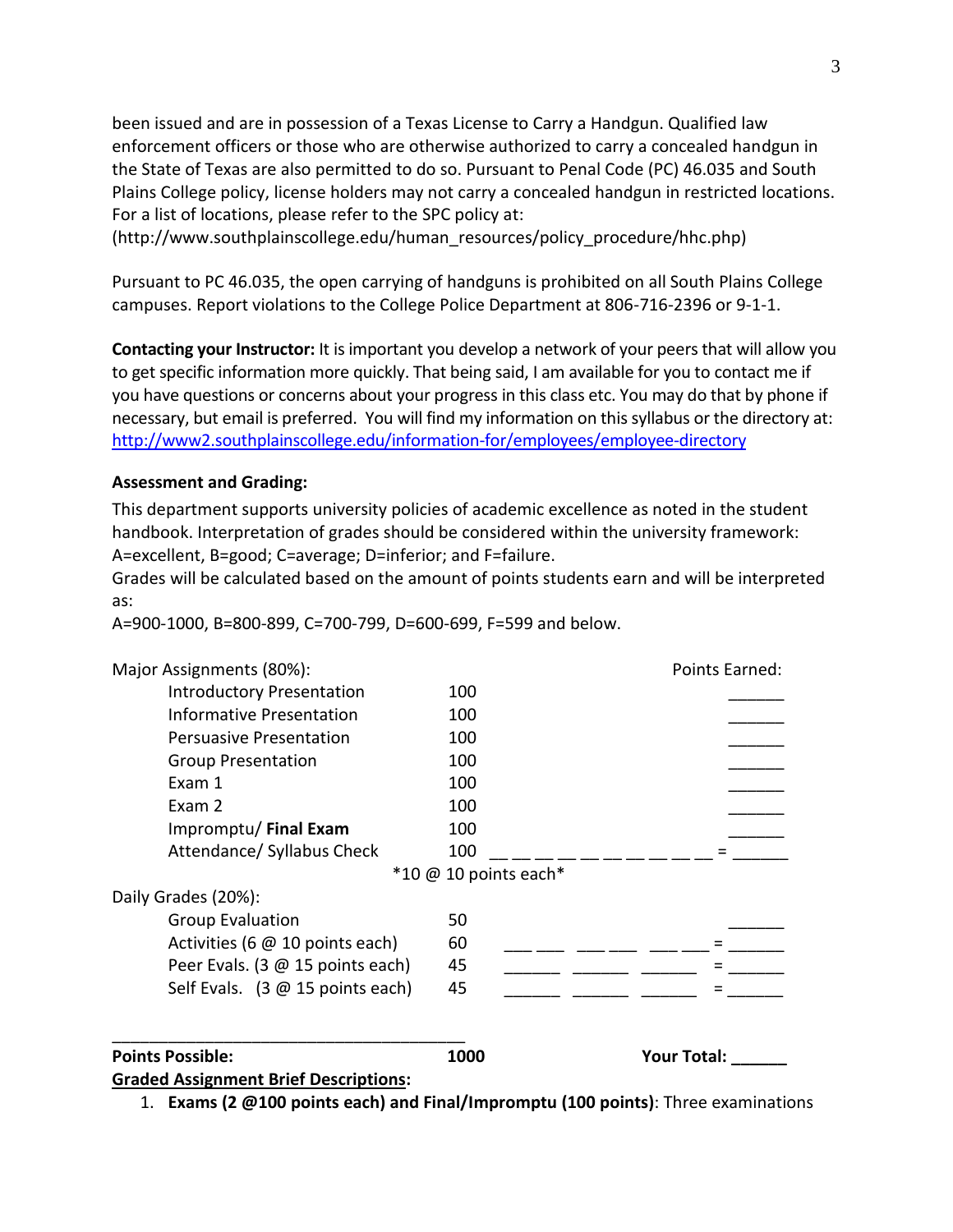will be given in order to assess the students' grasp of the material covered in class. Two of the exams will be given during the course of the semester; the final (impromptu presentation, 100 points) will be given at the end of the semester during Finals Week. FINAL EXAMS MAY NOT BE TAKEN EARLY OR LATE. You *may* earn an exemption from the final exam if prior to the final you have 800 points or more with no more than 3 absences, OR if you have perfect attendance. Exams will cover both material discussed in class and material from the textbook.

- 2. **Presentations (400 points)**: Several of the most common types of presentations will be required of students. Students will be graded on their mastery of basic speaking principles and criteria given in class. Students will also be graded on their preparation for their presentations. Speech grades will be lowered for tardies/unexcused absences.
- 3. **Activities/Participation, Attendance & Syllabus Check (300 points total)**: This is a highly interactive class that will involve a number of supporting activities. Students are expected to not only attend class, but to participate. You are required to bring your pens/pencils, paper, textbook or readings (if used), and syllabus to EVERY CLASS. You may earn points for participation, attendance, and presenting your syllabus on at least 10 different dates (10 points each) as chosen by the instructor. You will also complete 3 different peer evaluations and 3 self-evaluations of speeches (15 points each). Finally, your group members will also evaluate your participation during the group presentation (50 possible points). These assignments, among others, may be in class or online. Your syllabus is where you will record all grades for easy access to your progress in the course.

I DO NOT USE BLACKBOARD FOR THIS CLASS. It is important that you keep ALL assignments during the semester. Once handed back, if you need clarification or have questions, it is your responsibility to provide those documents. In addition, I do not accept emailed assignments unless instructed to do so when assigned.

## **Attendance and Tardy Policy:**

Please make sure you have read and understand your Student Handbook for SPC policies. For this course, all students enrolled are expected to attend class regularly, be on time, and remain until dismissed. Roll will be taken at each class meeting. If a student is tardy, he/she must see the instructor after class to have the absence mark removed. Three (3) tardies in a MWF class and two (2) in a MW, TR or once a week class will constitute an absence. If a student leaves class prior to dismissal of the class, he/she may be counted absent.

Whenever absences become excessive and, in the instructor's opinion, minimum course objectives cannot be met, the student should initiate withdrawal from the course. A student who does not meet the attendance/course requirements of class as stated in this syllabus and does not officially withdraw from this course by the official census date of the semester may be administratively withdrawn from that course and receive a grade of "X" or "F" as determined by the instructor. Students are responsible for all class work covered during absences.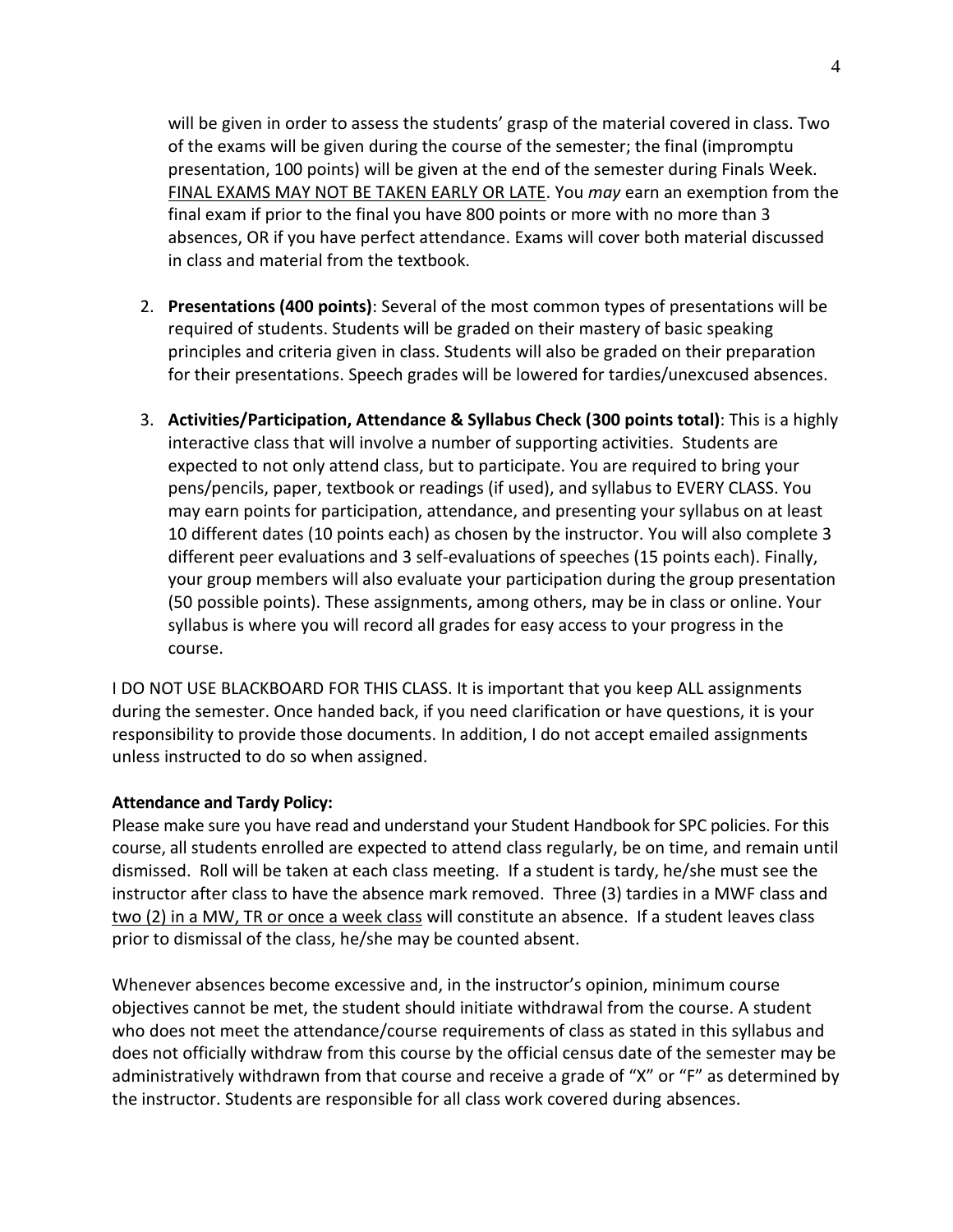Our department abides by this policy and enforces these guidelines established for SPCH 1315:

- 1. Missing more than two weeks of class is considered excessive.
	- *Example*: MW/TR 4 days allotted MWF – 6 days allotted One day/week – 2 days allotted
- 2. Absences one day over your allotment may lower your final course total by 10 points.
- 3. Each subsequent absence may lower your final course total by 5 points.
- 4. If minimum objectives cannot be met, the student should withdraw from the course.

**Make-Up Policy:** Generally, late and/or make-up work is NOT accepted. All work has a deadline and deadlines must be met even if the student is absent. When an unavoidable reason for class absence arises, such as illness, family death, emergency, an official trip authorized by the college or an official activity, I **may** permit the student to make up work missed ONLY IF DOCUMENTATION IS PROVIDED. This is especially important for presentation and exam days. The student should communicate with the instructor to learn what documentation is acceptable. Each student absence will be dealt with on an individual basis. If a student must be absent, she/he should advise the instructor beforehand if possible and if the student is representing the college, they should have a signed permit from his/her coach or sponsor. In all cases, it is the student's responsibility to complete work missed within a reasonable amount of time as determined by the instructor. Each student must make an appointment to make arrangements for make-up work. **Also, late work may not receive full credit**.

## **Texas Higher Education Coordinating Board Core Objectives addressed:**

- **Communication Skills –** to include effective written, oral, aural and visual communication
- **Critical Thinking Skills –** to include creative thinking, innovation, inquiry, and analysis, evaluation and synthesis of information
- **Teamwork Skills –** to include the ability to consider different points of view and to work effectively with others to support a shared purpose or goal
- **Personal Responsibility –** to include the ability to connect choices, actions, and consequences to ethical decision-making
- **Social Responsibility –** to include intercultural competency, knowledge of civic responsibility, and the ability to engage effectively in regional, national, and global communities

**Course Objectives:** Upon completion of this course, the student should be able to demonstrate proficiency in the following areas:

- Communication Process
- Verbal/Vocal Codes
- Nonverbal Codes
- Listening/Evaluation
- Informative and Persuasive Speaking
- Special Occasion Speaking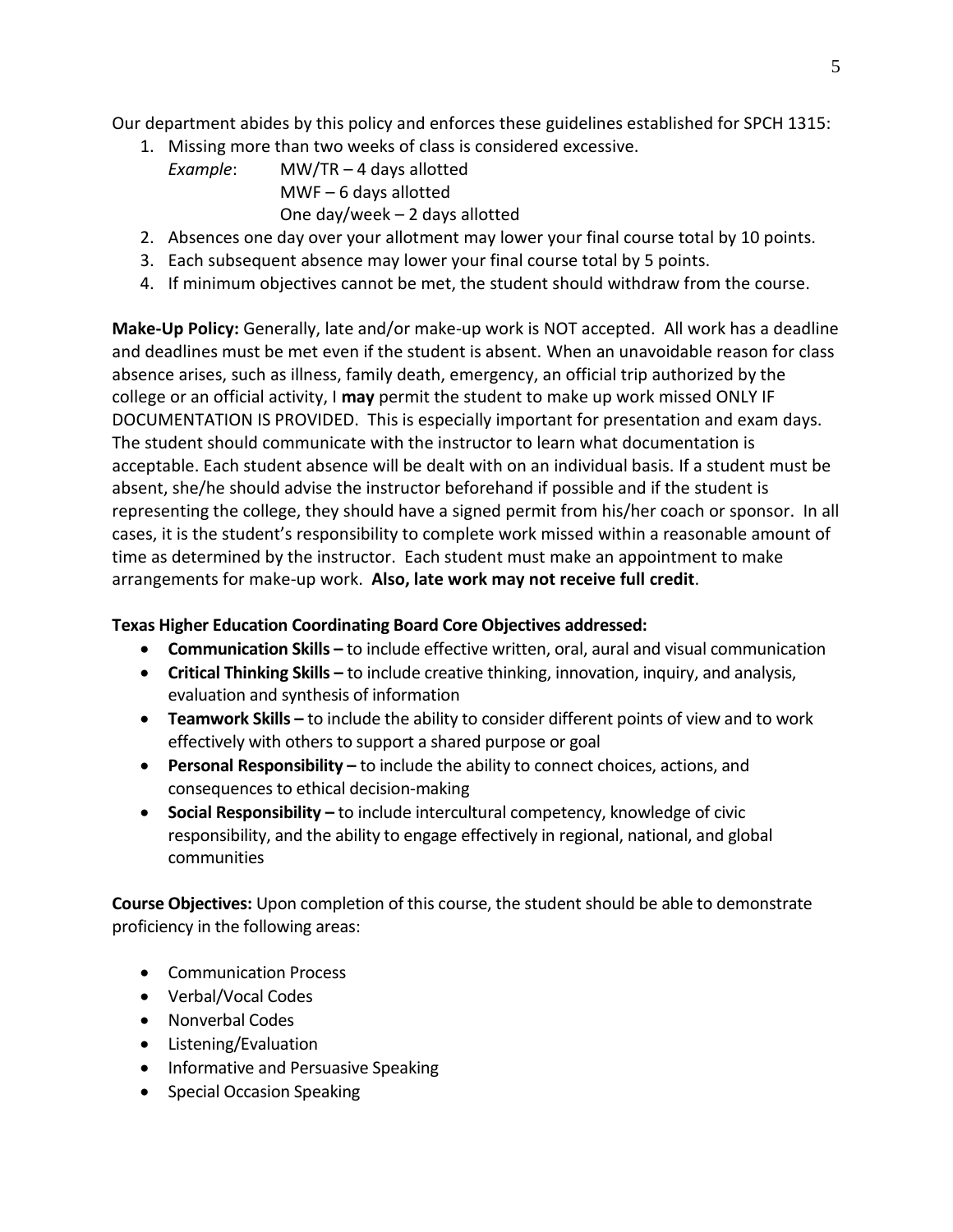• Small Group Presentations

## **Student Learning Outcomes/Competencies**

#### 1. Communication Process

 The student on exams will be able to demonstrate mastery of the following competencies/activities:

1.1 Define communication and demonstrate an understanding of the foundational models of communication.

1.2 Recall and discuss the personal, professional and public benefits of studying public speaking.

1.3 Recognize and distinguish between the elements of the communication process.

1.4 Discuss differences between oral and written communication channels.

1.5 Define and distinguish between intrapersonal, interpersonal, group, public and mass communication.

1.6 Identify how frames of reference differences such as culture, ethnicity and gender influence communication.

### 2. Verbal/Vocal

 The student while giving speeches and writing evaluations will be able to demonstrate mastery of the following competencies/activities:

2.1 Identify and provide alternatives for excessively vague or jargon-filled language and evaluate when it is appropriate to use them.

2.1 Detect biased, sexist, and inflammatory language, and replace it with more neutral terms.

2.3 Utilize proper grammar and lessen filler statements.

2.4 Vocalize variety in pitch, rate, volume, rhythms and tones.

#### 3. Nonverbal

 The student while giving speeches and writing evaluations will be able to demonstrate mastery of the following competencies/activities:

- 3.1 Explain the importance of nonverbal messages.
- 3.2 Define the different areas of nonverbal communication.
- 3.3 Identify personal nonverbal behaviors that help or hinder communication effectiveness and develop alternative behaviors as necessary.

#### 4. Listening

The student during exams, while giving speeches and writing evaluations will be able to demonstrate mastery of the following competencies/activities:

- 4.1 Discern the differences between hearing and listening.
- 4.2 Discuss the benefits of listening effectively.
- 4.3 List reasons for poor listening.
- 4.4 Plan methods as a speaker to decrease listening barriers for an audience member.
- 4.5 Describe how to become a more effective listener.
- 4.6 Practice effective listening skills.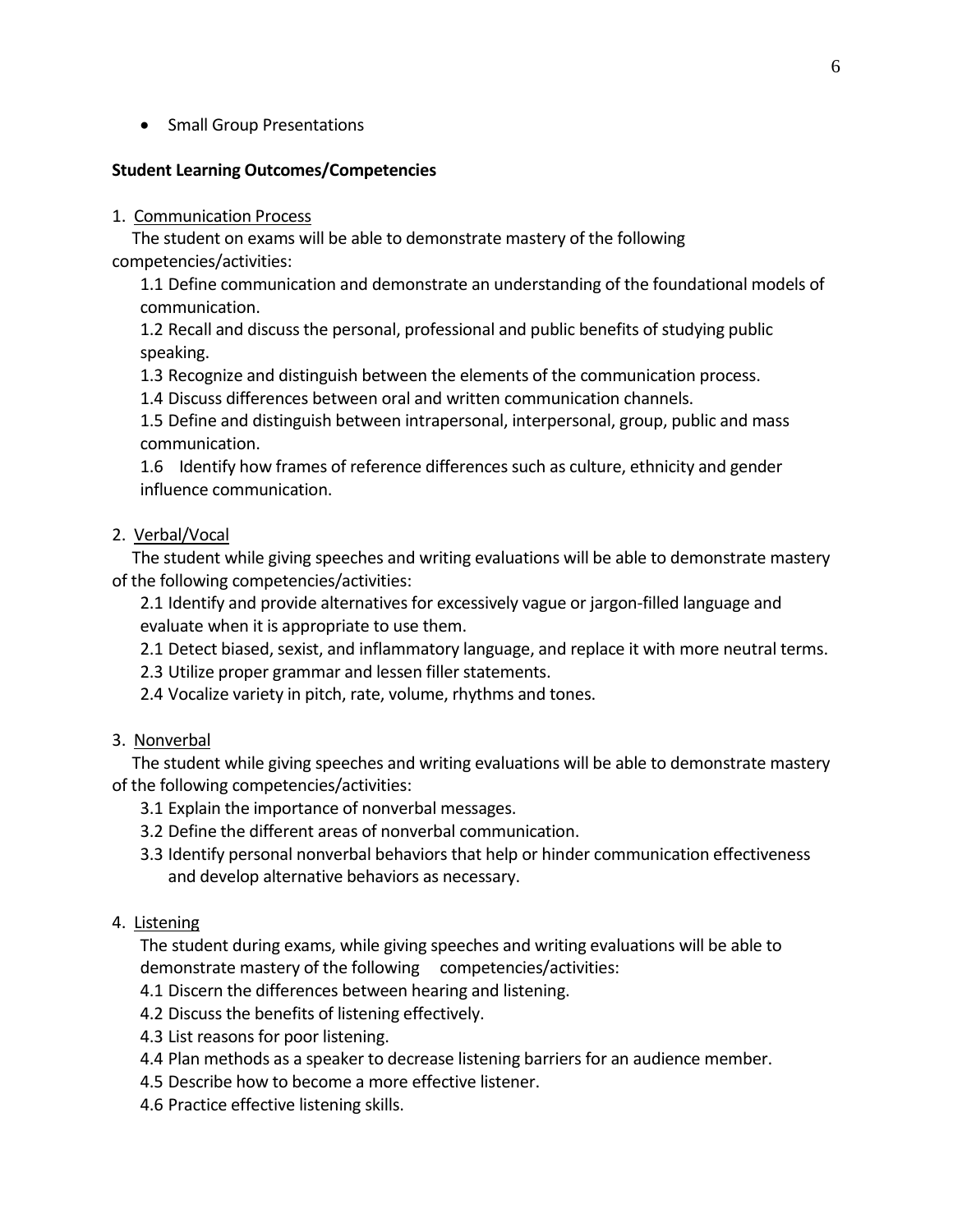5. Public Speaking (informative and persuasive speeches)

 The student while giving speeches and writing evaluations will be able to demonstrate mastery of the following competencies/activities:

- 5.1 Conduct an analysis of the speaking situation for a specific presentation and describe how relevant situational factors should influence the approach of a presentation.
- 5.2 Define the general purposes for speaking.
- 5.3 Formulate specific thesis statements for presentations.
- 5.4 Conduct research for developing a speech topic.
- 5.5 Develop the body of a presentation, choosing the most appropriate organizational pattern whether informative or persuasive in nature.
- 5.6 Identify the purpose and placement of transitions, and will be able to select appropriate transitions to be used in presentations.
- 5.7 Name the content and functions of introductions and conclusions.
- 5.8 Construct appropriate introductions and conclusions to match the body of presentations.
- 5.9 Explain the functions of verbal and sensory support in presentations.
- 5.10 Develop and present the best support to add interest, to clarify, and prove a given point.
- 5.11 Demonstrate when and how to use sensory aids.

5.12 Select and demonstrate the most effective medium to present a given sensory aid in a presentation.

- 5.13 Develop and use a set of speaking notes that enhance delivery.
- 5.14 Deliver brief, impromptu remarks effectively.

5.15 Deliver extemporaneous presentations that follow the guidelines for nonverbal, verbal, and vocal behavior.

- 5.16 Respond effectively to questions arising from presentations.
- 5.17 Identify audience needs and the evidence necessary to form and support a persuasive claim.
- 5.18 Effectively evaluate peer and self-presentations according to critique guidelines.
- 5.19 Assess and manage communication apprehension.

5.20 Demonstrate effective usage of technology when researching and/or presenting speeches.

## 6. Special Occasion Speeches

 The student while giving speeches and writing evaluations will be able to demonstrate mastery of the following competencies/activities:

6.1 Prepare and present a speech of introduction.

- 6.2 Present or accept an award.
- 6.3 Prepare a speech of tribute and a speech of welcome.

# 7. Small Groups

The student while taking exams, giving speeches and writing evaluations will be able to demonstrate mastery of the following competencies/activities:

7.1 Explain the characteristics of small groups, and express the advantages and disadvantages of group presentations.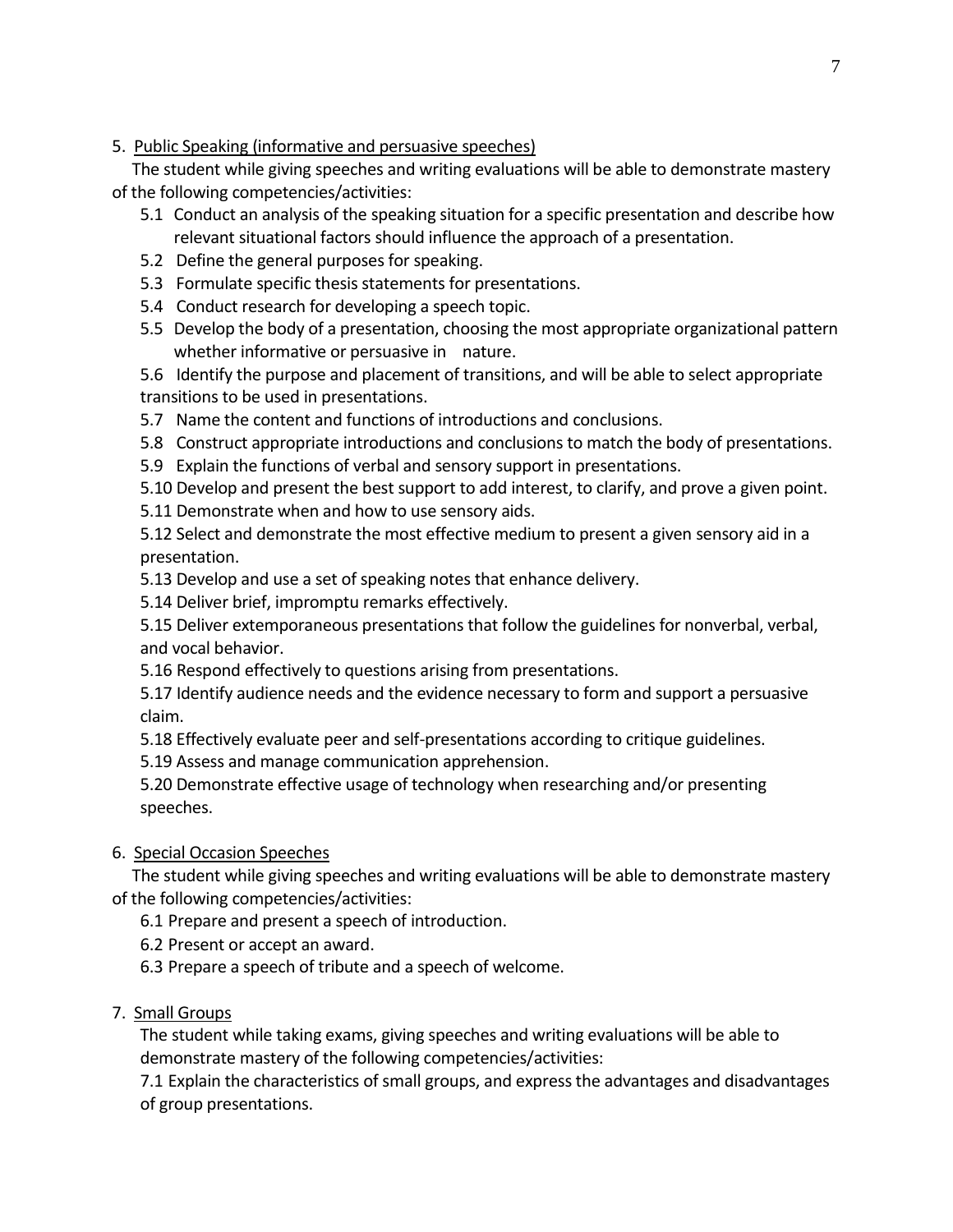7.2 Demonstrate the steps in preparing and delivering a team presentation.

7.3 Control a public forum after the team presentation.

Classroom Network Contact Information

| Contact 1: |  |
|------------|--|
| Contact 2: |  |
| Contact 3: |  |
| Contact 4: |  |